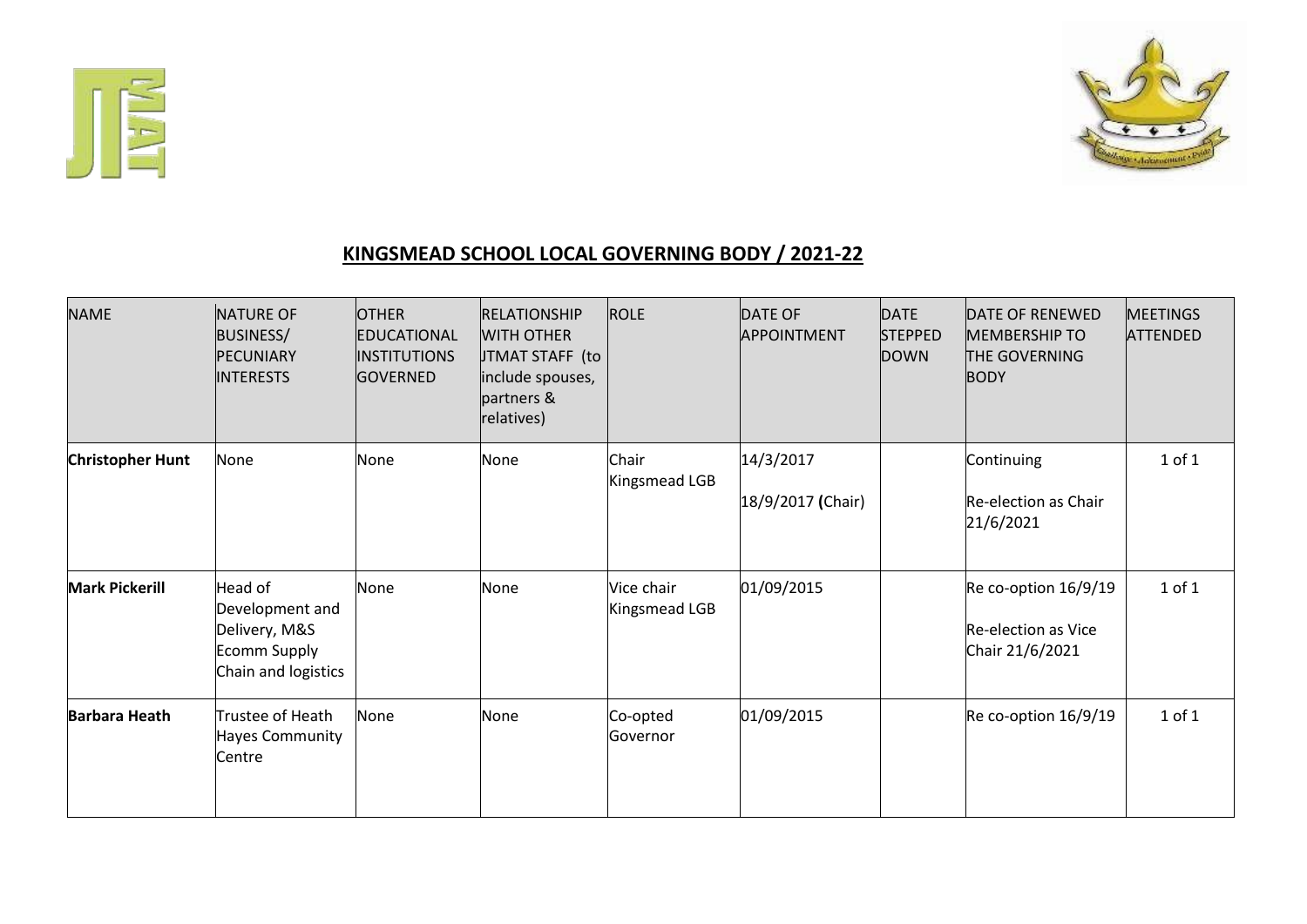| <b>NAME</b>           | <b>NATURE OF</b><br><b>BUSINESS/</b><br><b>PECUNIARY</b><br><b>INTERESTS</b>              | <b>OTHER</b><br><b>EDUCATIONAL</b><br><b>INSTITUTIONS</b><br><b>GOVERNED</b> | <b>RELATIONSHIP</b><br><b>WITH OTHER</b><br><b>JTMAT STAFF</b><br>(to include<br>spouses,<br>partners &<br>relatives) | <b>ROLE</b>           | <b>DATE OF</b><br><b>APPOINTMENT</b> | <b>DATE</b><br><b>STEPPED</b><br><b>DOWN</b> | <b>DATE OF RENEWED</b><br><b>MEMBERSHIP TO</b><br>THE GOVERNING<br><b>BODY</b> | <b>MEETINGS</b><br><b>ATTENDED</b> |
|-----------------------|-------------------------------------------------------------------------------------------|------------------------------------------------------------------------------|-----------------------------------------------------------------------------------------------------------------------|-----------------------|--------------------------------------|----------------------------------------------|--------------------------------------------------------------------------------|------------------------------------|
| <b>Richard Hayes</b>  | Director and<br>Shareholder of<br>42 Partners Ltd                                         | None                                                                         | None                                                                                                                  | Co-opted<br>Governor  | 01/09/2015                           |                                              | Re co-option<br>16/9/19                                                        | $1$ of $1$                         |
| Dave Ryder            | None                                                                                      | None                                                                         | None                                                                                                                  | Co-opted<br>Governor  | 01/09/2015                           |                                              | Re co-option<br>16/9/19                                                        | $0$ of $1$                         |
| <b>Stuart Shirley</b> | <b>West Midlands</b><br>Ambulance Service<br>University<br><b>Foundation NHS</b><br>Trust | None                                                                         | Father of<br>Inclusion<br>Support<br>Assistant                                                                        | Co-opted<br>Governor  | 01/09/2015                           |                                              | Re co-option<br>16/9/19                                                        | $1$ of $1$                         |
| <b>Daniel Statham</b> | Cannock Air Cadets<br>Association.                                                        | None                                                                         | None                                                                                                                  | Co-opted<br>governor  | 09/03/2020                           |                                              | Elected 09/03/2020                                                             | $1$ of $1$                         |
| <b>Russell Dyke</b>   | Employee<br>(Teacher)<br>Kingsmead School                                                 | None                                                                         | None                                                                                                                  | <b>Staff Governor</b> | 01/09/2015                           |                                              | Re-elected 19/7/19                                                             | $1$ of $1$                         |
| <b>Lisa Finch</b>     | Employee<br>(nonteaching)<br>Kingsmead School                                             | None                                                                         | None                                                                                                                  | <b>Staff Governor</b> | 19/07/2019                           |                                              | Elected 19/7/19                                                                | $1$ of $1$                         |
| <b>Linda Mawle</b>    | The children's<br>Physiotherapy<br>Practice (sole<br>trader0                              | None                                                                         | None                                                                                                                  | Parent Governor       | 13/09/2019                           |                                              | Elected 16/9/19                                                                | $1$ of $1$                         |